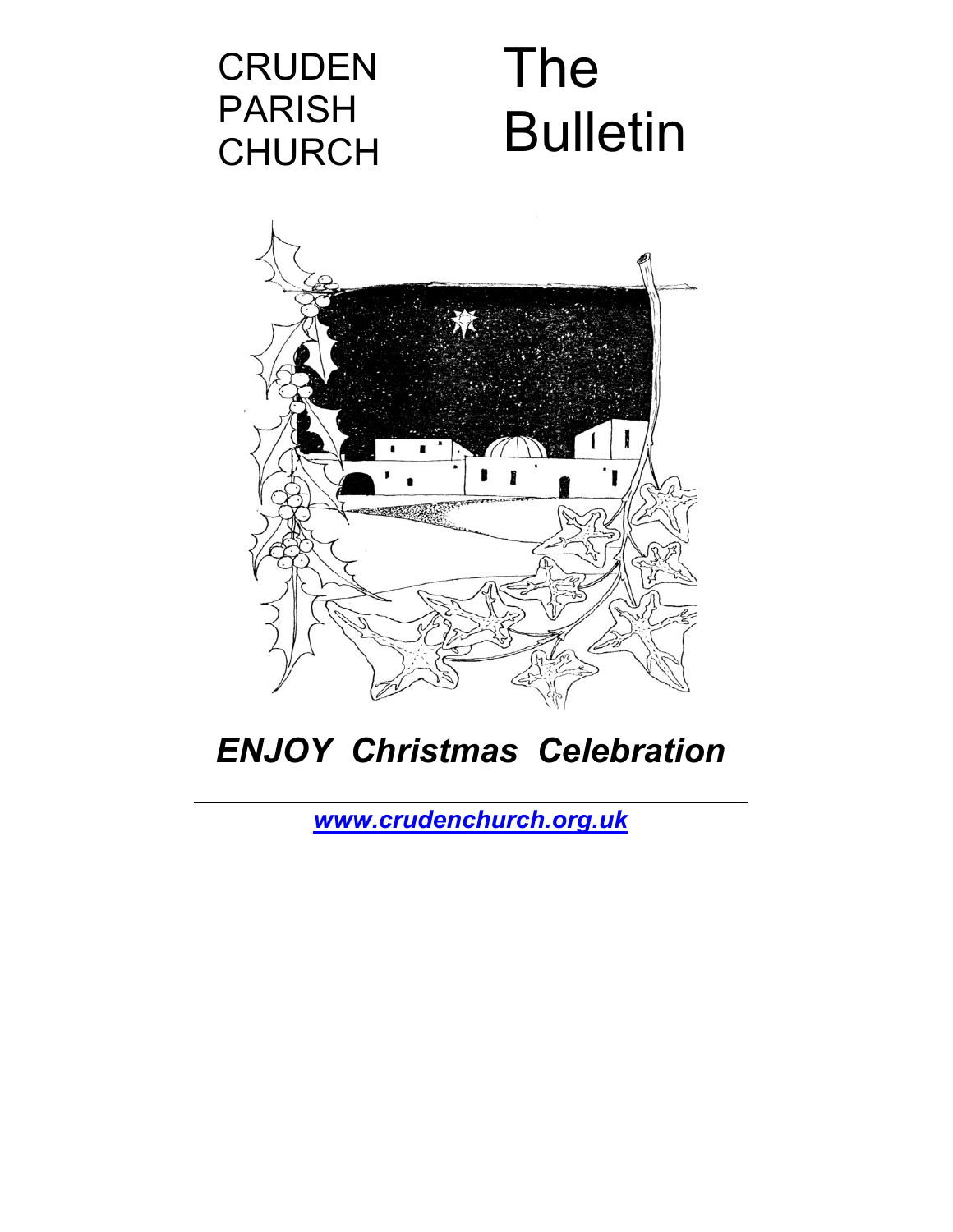

## **DATES** DECEMBER2008

### EACH WEEK

*Wednesdays* 7.30 pm Choir Practice in the Old Church Hall *Sundays* 10.00 am Children's Sunday Club in the Old Church & Stables

| Wednesday 3rd                     | $\overline{\phantom{a}}$ | Coffee and Chat                                                                              | 10.30 am Old Hall |                                            |
|-----------------------------------|--------------------------|----------------------------------------------------------------------------------------------|-------------------|--------------------------------------------|
| Sunday 7th                        |                          | <b>MORNING SERVICE</b><br>Guild Dedication<br>Admission of New Communicants                  |                   | 10.00 am Old Church                        |
| Sunday 14th                       | $\cdot$                  | <b>MORNING SERVICE</b><br><b>CHRISTINGLE SERVICE</b>                                         |                   | 10.00 am Old Church<br>4.00 pm Old Church  |
| Monday 15th                       | ÷                        | The Guild Christmas Meal                                                                     | $7.00 \text{ pm}$ |                                            |
| Sunday 21st                       | $\ddot{\phantom{0}}$     | FAMILY CHRISTMAS SERVICE 10.00 am Old Church<br>followed by Christmas Brunch in the Old Hall |                   |                                            |
| Monday 22nd                       | ÷                        | Carol Singing (see details on the middle page)                                               |                   |                                            |
| Wednesday 24th :<br>Thursday 25th |                          | <b>WATCHNIGHT SERVICE</b><br><b>CHRISTMAS DAY SERVICE</b>                                    |                   | 11.30 pm Old Church<br>10.00 am Old Church |
| Sunday 28th                       | ÷                        | <b>MORNING SERVICE</b><br>A service of music through the Christian Year - see later page     |                   | 10.00 am Old Church                        |

THE NEXT ISSUE OF THE BULLETIN WILL COME OUT ON **28 DECEMBER**. Copy for inclusion to be handed in to the Manse as soon as possible.

### **Coming in January**

After us repeatedly asking for one, the Presbytery of Buchan will be organising a training course in Child Protection to be held in our own hall. See the January Bulletin for more details or contact Kathleen Craig (841221), Katherine Hyman (812541) or the Minister (841229).

### DECEMBER HYMN BOOK - CH4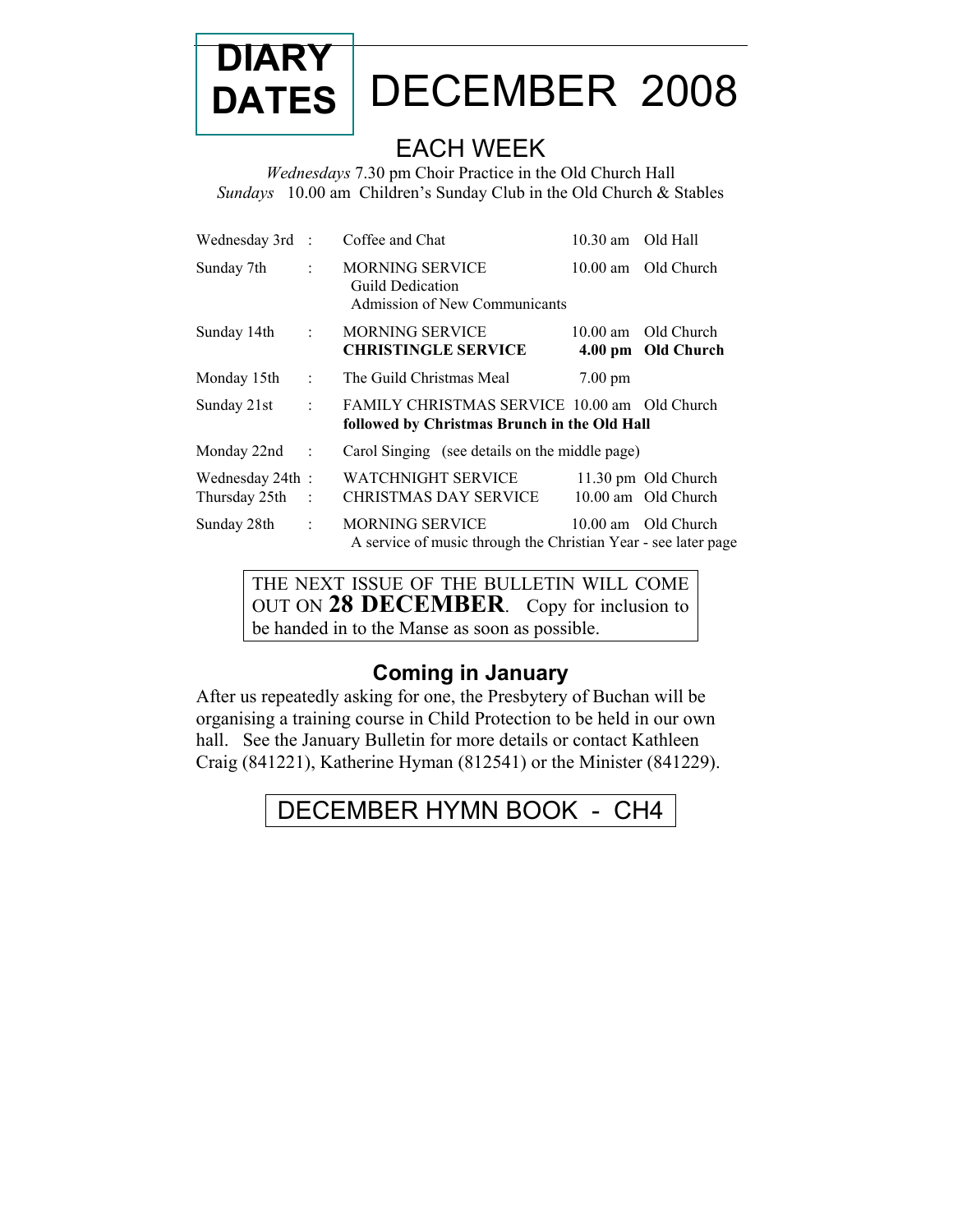### *FROM THE MINISTER 26 November 2008*

Dear Friends

#### **Christmas Services**

Once again Christmas is almost upon us and I am looking forward to our Christmas Services. It seems to me that we have a wonderful opportunity to increase the numbers who will attend our worship over the festive period. Coming so soon after our successful Back to Church Sunday, I am sure many of you will recall the interest shown that day and can think of people to whom you can go back with an invitation to attend a Christmas Service. You did not let me down for the B2CS day, so let us see if we can fill the church with the sound of Christmas praise.

On the last Sunday of the year we have something special happening. To mark the last Sunday that we shall have Rosemary Lund as a regular organist, I have asked if the choir could sing us through the Christian year. Instead of yet another Christmas sermon, those coming to the church on the 28th will be able to listen to all the anthems sung by the choir this year. I personally have felt that Rosemary's selection for the choir this year has resulted in the best selection that we have had over a twelve month period and so well worth hearing again. If you missed any of them first time round, then here is a wonderful opportunity to catch up

#### **Churchyard**

Immediately after a recent burial I shared with one of the mourners, Councillor Stephen Smith, my long time concern about the state of the churchyard pathways. The use of heavy graveyard machinery combined with inclement weather can leave the paths rather muddy and on that particular day it was the worst I had seen. I told Councillor Smith I would copy to him a letter I intended to send to the Council but before I did so he sent me a copy of an exchange of correspondence he had had with the appropriate council official. I am happy to report that we have been given an assurance that steps will be taken to improve the situation.

Your friend and minister

Rodges Neils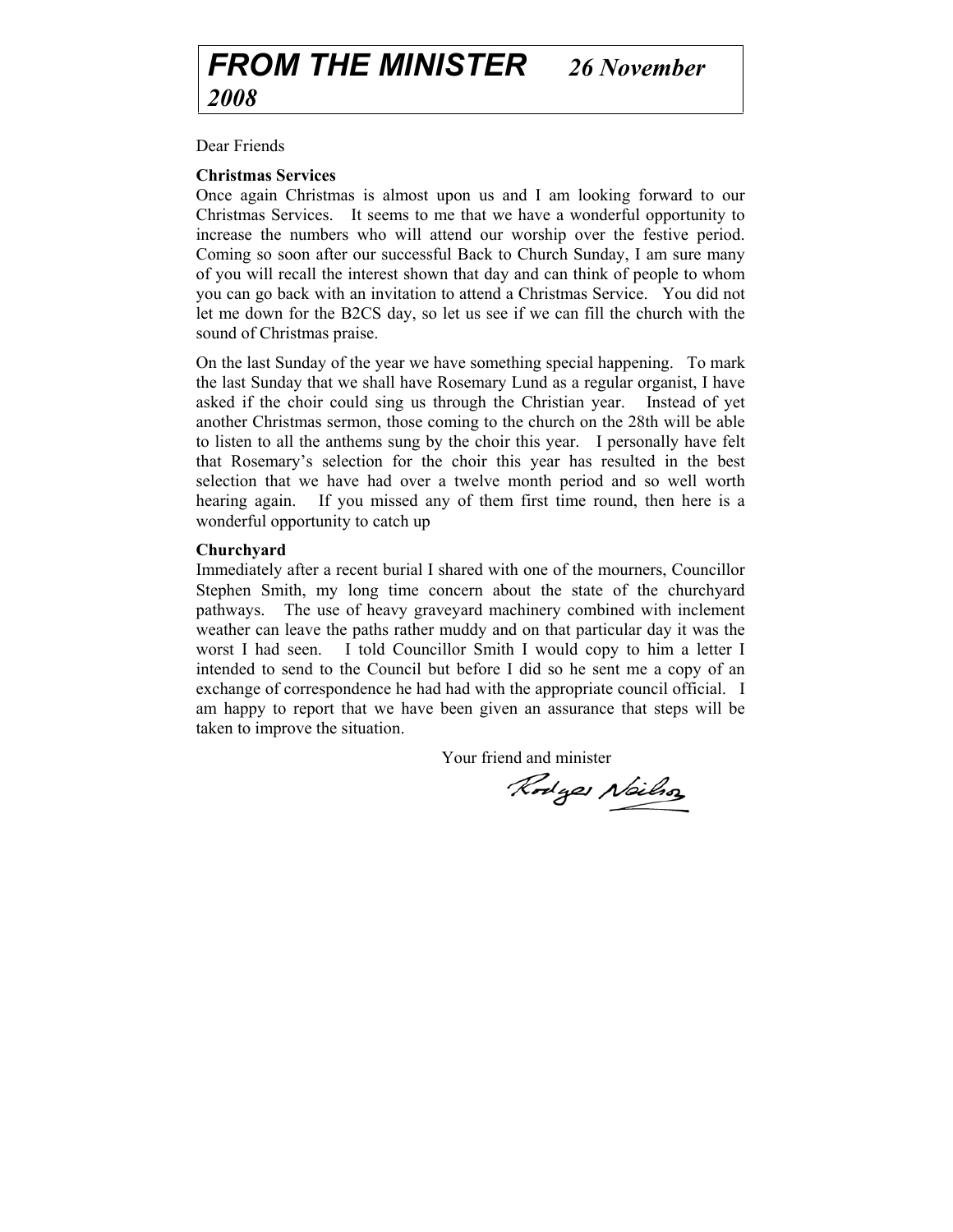

There will be a **CHRISTINGLE SERVICE** at the Old Church at 4 pm on **Sunday 14 December.** This service, where everyone present receives a Christingle (an orange with a candle) is particularly suitable for children to come to.

The children of the Junior Church will be giving their perspective on the Nativity story at the family service on the **21st.** After the service, our annual **CHRISTMAS BRUNCH** will be served in the Hall.



The Old Church will be open at 11:10 pm (and not before!) on **Christmas Eve** for the **WATCHNIGHT SERVICE** and as soon as enough people are in the church, carol singing will begin. The service will start around 11.30 pm, finishing at about 12.10 am.

The **CHRISTMAS DAY SERVICE** will be held in the Old Church at 10.00 am. Children coming are invited to bring along one of their Christmas presents.

### THINKING OF OTHERS

At the **Christmas Eve and Christmas Day** services there will be an opportunity to make an offering which the Kirk Session has decided this year should go to support **Erskine Hospital** which cares for disabled servicemen.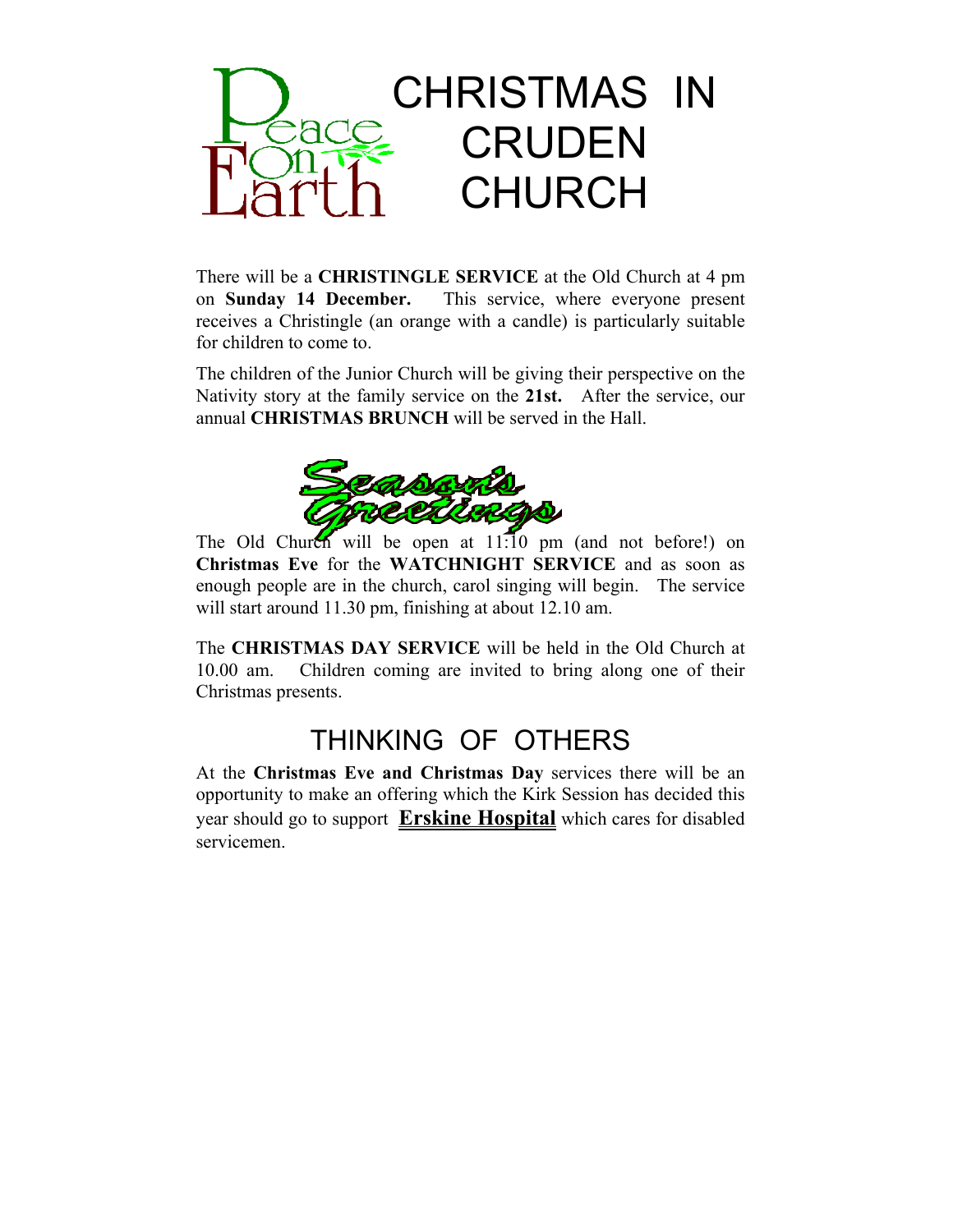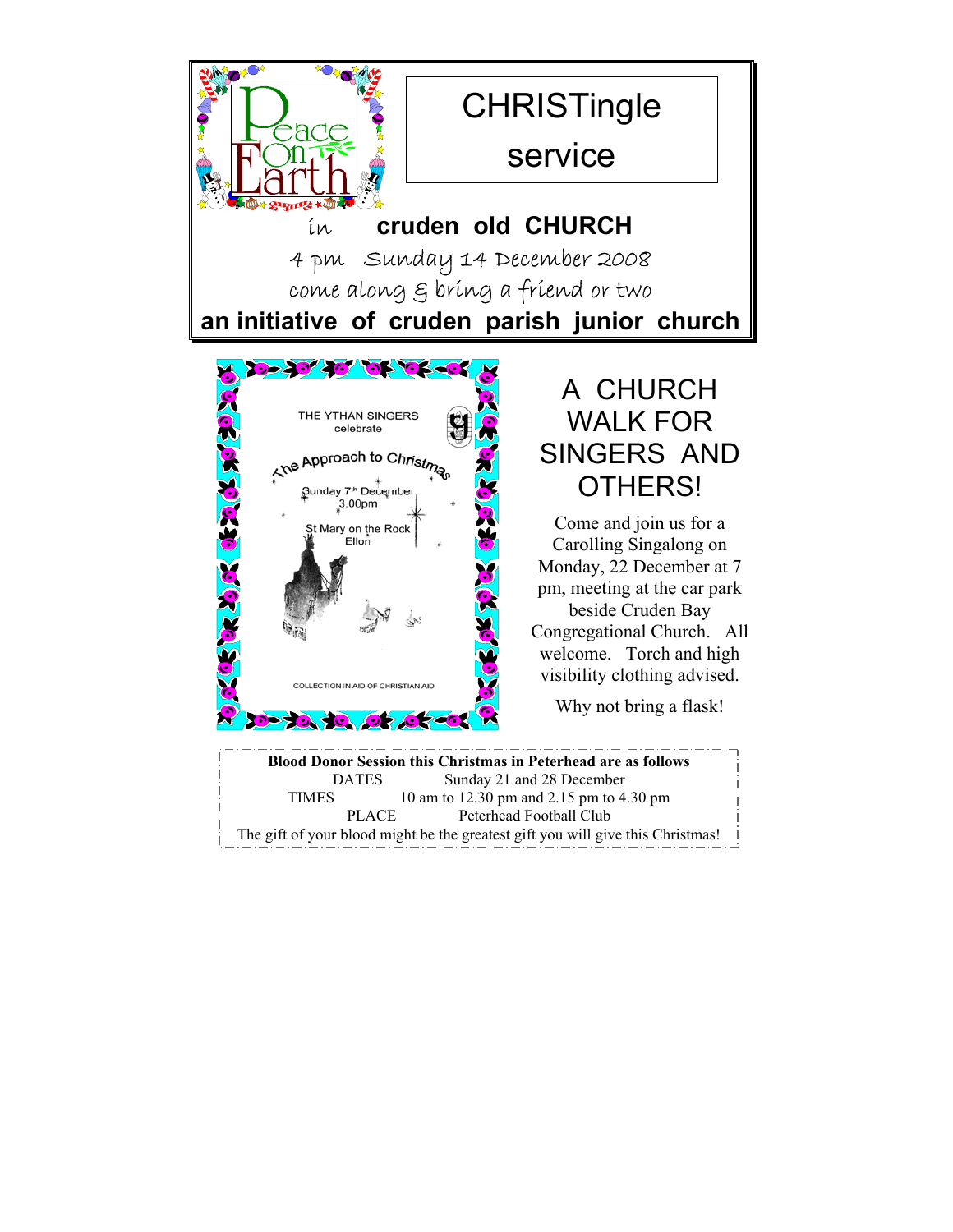## CRUDEN GOOD NEWS

The Presbytery of Buchan asked all its congregations to complete a short questionnaire outlining the congregation's Good News. The intention is to circulate the Good News to provide mutual encouragement and a sharing of ideas. At its November meeting, this is what Cruden Kirk Session agreed to send to the Presbytery.

#### **What is the most encouraging thing that is happening in your congregation just now?**

- 1. Our Back to Church Sunday had TWICE the usual turnout with a few new people showing continuing interest making all the work involved so worthwhile. It is good to know that we are attracting more people on a Sunday morning.
- 2. A renewed enthusiasm, seen, for example, in our participation at the National Gathering at Ingliston, seems to exist throughout the congregation. We have an enthusiastic, if small, Junior Church and an active Social Committee encouraging fellowship throughout the congregation.
- 3. A piloted Adult Sunday School was successful and has continued with a most encouraging attendance enjoying a range of different subjects and varied presentations.
- 4. Members have decided to organise a proposed pilgrimage to Iona to follow up the 2007 trip to the Holy Land.

#### **What new developments have you seen recently?**

- 1. Despite, the loss of our Missionary Partners, we continue to have a commitment to support the work of the Churches in Malawi.
- 2. We now have a church website about which positive comments have been made.
- 3. The closure of a church building now means that we can consolidate all our worship and activities in one church centre.

#### **What are the biggest challenges facing your congregation at this time?**

- 1. Maintaining and expanding on the outcome of Back to Church Sunday.
- 2. Ongoing struggle to encourage younger families.

#### Is this what you would have said?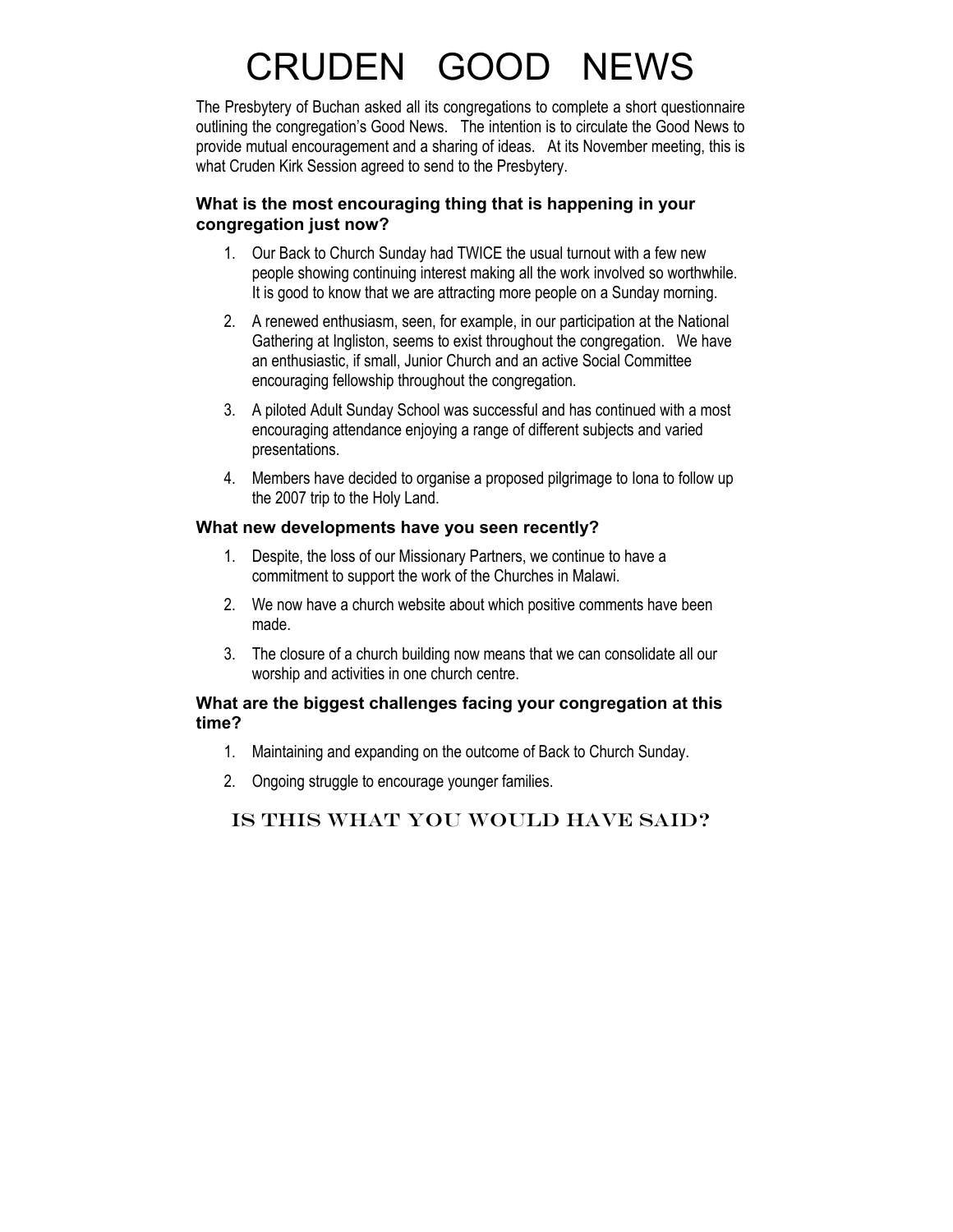### WATCH and TALK GROUP 13th November

Our DVD this month was entitled "Inside the Saudi Kingdom" broadcast on BBC2. Prince Saud bin Abdul Mohsen, a nephew of the King of Saudi Arabia, made the unusual decision to allow the documentary to be filmed in an attempt to explain to the Western World that, although the people of Saudi Arabia live a very different life from most of us, their aims are pretty much the same, just being approached from a different angle.

It is obvious that women are still very much the underdogs. There is very little they can do without first getting permission from either their guardian of father. A good percentage of them still remain covered from head to foot in black: some have a slit for the eyes, some have not. However, it is quite apparent the women do not see themselves as being oppressed, for them it is a way of life with which they have been brought up. Changes may come through the young women who have access to some rather outspoken TV programmes and also to the Internet. Perhaps there is an Emily Pankhurst among them ready to fight in their corner. The Prince stated that a woman's place in society has been determined by the teachings in the Quran and who can argue with that?

It seems, from what the Prince said, that democracy should be allowed to evolve in Saudi Arabia as it has in other parts of the world and not be forced upon them by others. Saudi Arabia wants to be involved with the scientific and technological advances in the rest of the world but has no wish to advance too quickly in any other way.

It was a very interesting DVD and goes a long way to helping the outside world understand Saudi Arabia, its customs and beliefs. As governor of the province of Hail, we can only assume the Prince was only speaking on behalf of his own region.

The next Meeting will be on Monday 12 January 2009 at the home of Mrs Marilyn Samways, Cruden Bay at 7.30 pm. All welcome.

*Jenny McGarrol* 

### CHURCH QUIZ

A Quiz organised by the Social Committee took place in Cruden Bay Clubhouse on 31 October when "11 tables" took part. The Question Master was Jon Roberts, chef at the Club House who was ably assisted by Rosemary Pittendrigh, while the winners were Eddie and Lindsay Savage and their friends. An amazing £212 was raised for Church funds. Thanks are expressed to all who supported the event.

*Beatrice Fawkes*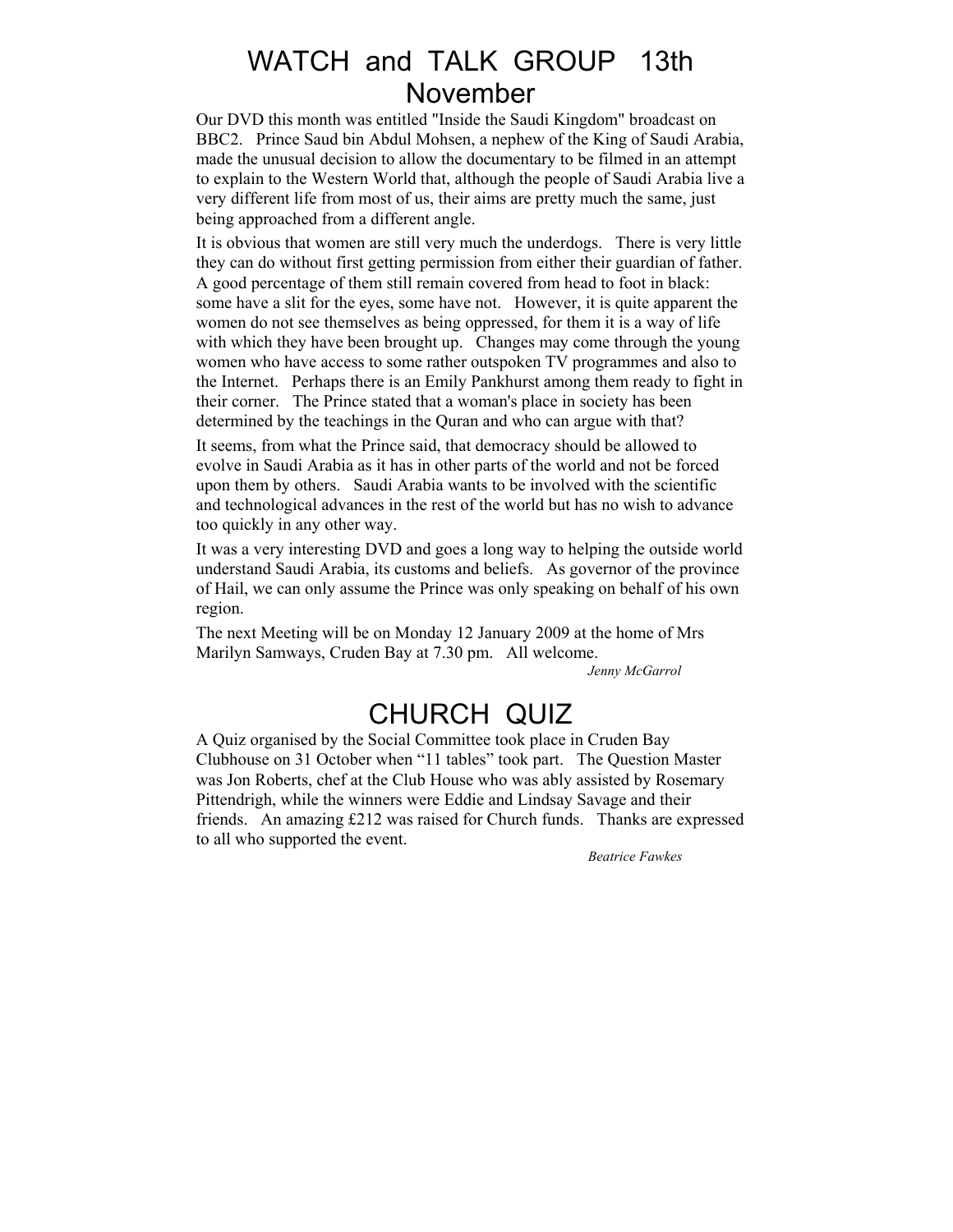### BLYTHSWOOD SHOE- BOX APPEAL

Despite the rising cost of living, we managed to collect 77 Christmas boxes for the Blythswood Charity. Sincere thanks to everyone who made the effort to make this possible and also thanks to those who donated acceptable items and money. A lot of work went into collecting and filling the boxes this year and the team would like to express their thanks to all concerned, the team being Jean Beedie, Annette Garden, Betty Forrester and myself.

 *Jenny McGarrol* 

### *Life & Work : December review*

THE MAGAZINE OF THE CHURCH OF SCOTLAND

**What Christmas Means to Me** …by authors Michele Guinness and Jamie Stewart; Rev Dr Samuel Ayete Nyampong of Ghana; Lynne McNeil, editor of Life and Work; Ian McLarty, Moderator of the Youth Assembly; and Esme Duncan, National Convener of the Guild.

Plus a fresh perspective on Christmas from Maggie Lunan, Christmas prayer and story, a round up of new seasonal books and tips for an ethical Christmas.

**Israel's Inhumanity** Jackie Macadam meets Jeff Halper, a Jewish activist fighting the cause of Palestinians in Gaza.

**'Where God is at work'** The Moderator reflects on his recent visit to Nepal.

**Reaching for Wholeness** Ruth Harvey and Pauline Steenbergen address the problem of conflict in relationships.

Laurence Whitley also continues his series on how Christians should deal with unpleasantness.

**Poet and preacher** Ron Ferguson recalls his first Orkney Christmas and pays tribute to the poet George Mackay Brown.

**A Sigh of Belief** The Very Rev James Simpson reflects on the mischief of misprint.

Anyone wishing to subscribe to this most interesting and informative magazine of the Church of Scotland should contact:

Mrs Isobel Young Tel: Cruden Bay 812360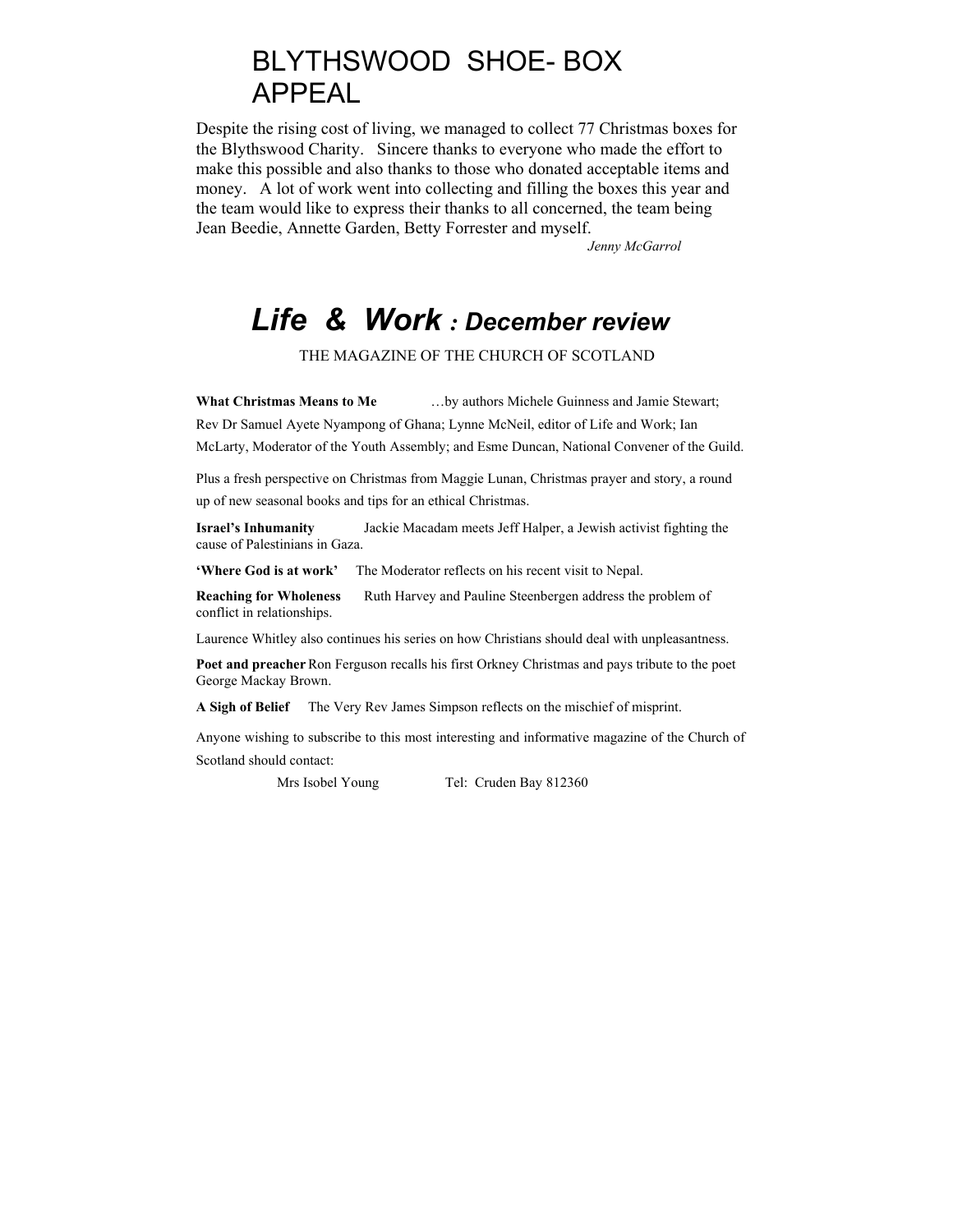## Congregational walks

**New Pitsligo Sunday 16 November** 

The walking group was welcomed to New Pitsligo by a shower of rain but it did not last long so we set of from the square on a three mile walk heading north along High Street till the houses finished on the right. Taking a track to the right called Low Road it took us to the Banff/Fraserburgh road where we turned left to the Broad Milestone and back to New Pitsligo. Turning up Church Street we admired a bubble car licensed ready for the road. At the top of the street we turned left into Widdy Brae, a tarred path through woodlands and over the Benburn along School Street and back to the cars.

We then went to the Willows Animal Sanctuary where we had some refreshment, looked at pictures and items in the gift shop and then went out to see the horses, ponies, donkeys, sheep, goats, cows pigs, cats, rabbits, poultry and reptiles. After petting as many as we could, we set of home having had quite a good day.

*Robert Petticrew*



to **Mrs Elizabeth Henderson, West Teuchan, Cruden Bay** and **Mrs Muriel Simmers, 3 Golf Road, Cruden Bay** who will be celebrating their 80th Birthdays this month.



#### **!!!! HOLES YOU MIGHT HAVE BEEN IN !!!!**

Those who attend events in the church hall or our church services will be pleased to note that the Kirk Session has agreed that the potholes in the car park should be filled in as soon as possible.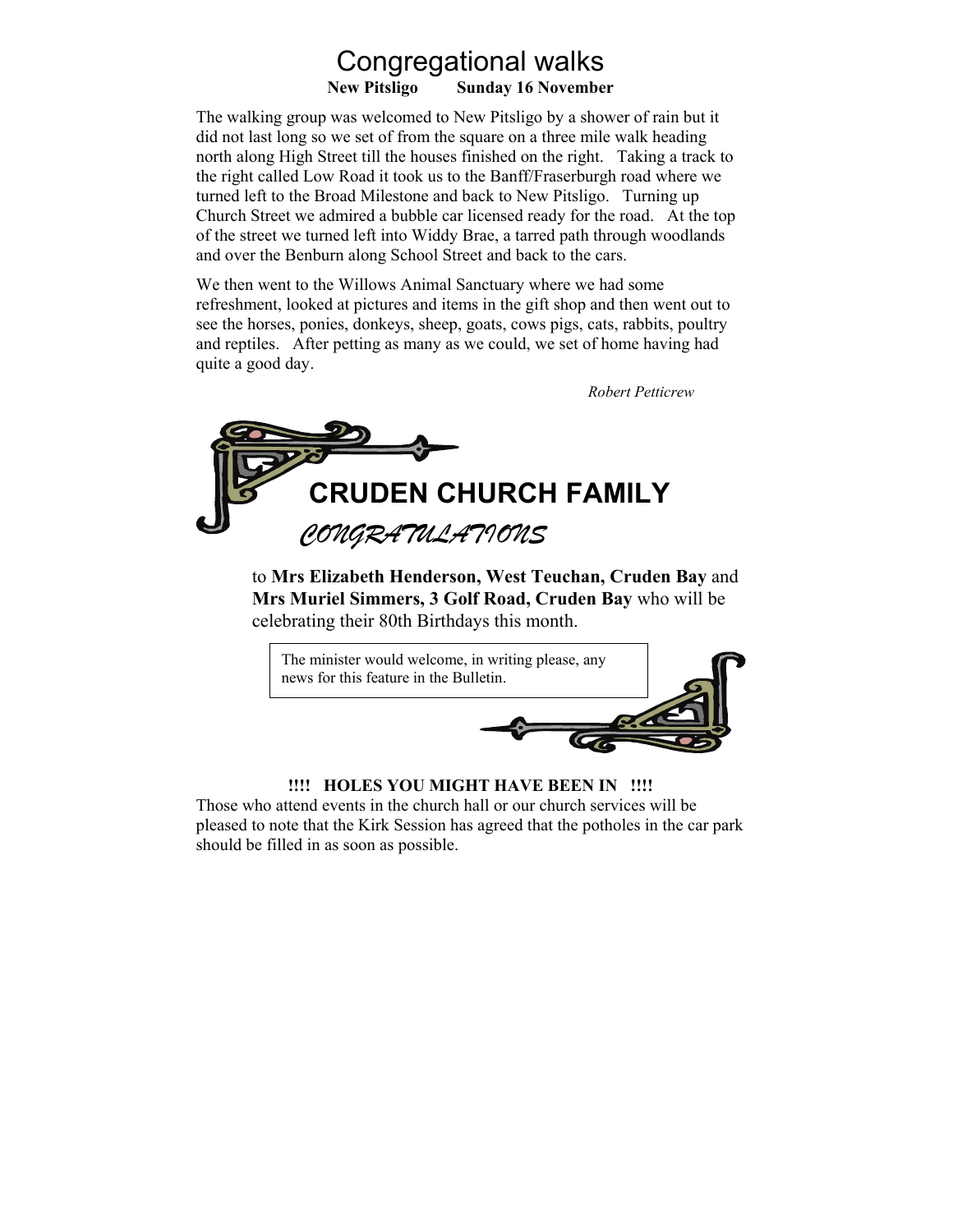#### **Week of Prayer for Christian Unity January 2009**

#### **VOLUNTEERS WANTED**

The Week of Prayer for Christian Unity is usually observed between 18 and 25 January. As we did two years ago, we are looking for people to observe it – **on their own**. A pamphlet of prayers and reflections, with the theme "RECONCILE YOUR PEOPLE", is available to anyone who would like privately to work their way through these eight days guided by the leaflet. The headings for each day are:

- Day 1 Face to Face with Difference
- Day 2 Face to Face with Violence
- Day 3 Face to Face with Poverty
- Day 4 Face to Face with Creation
- Day 5 Face to Face with Prejudice
- Day 6 Face to Face with Pain
- Day 7 Face to Face with Dialogue
- Day 8 Face to Face with Hope

If you would like to do this sometime around the last fortnight of January (it won't matter if it is not over 8 consecutive days) please let the Minister know and he will pass on the leaflet. If enough people take up this opportunity, then there will be an invitation to come together for one evening at the very end of the month. If you are interested, please get in touch right away.

### **Morning Prayer**

O God, Lord of all good life, help me to use today well. Help me to use today:

To know you a little better; To do my work a little more diligently; To serve my fellow men a little more lovingly; To make myself, by your help, a little more like Jesus.

Help me make today a day of progress in my life, and to become a little more like what you want me to be. This I ask for Jesus' sake. Amen.

> William Barclay `More Prayers for the Common Man' (Harper Collins)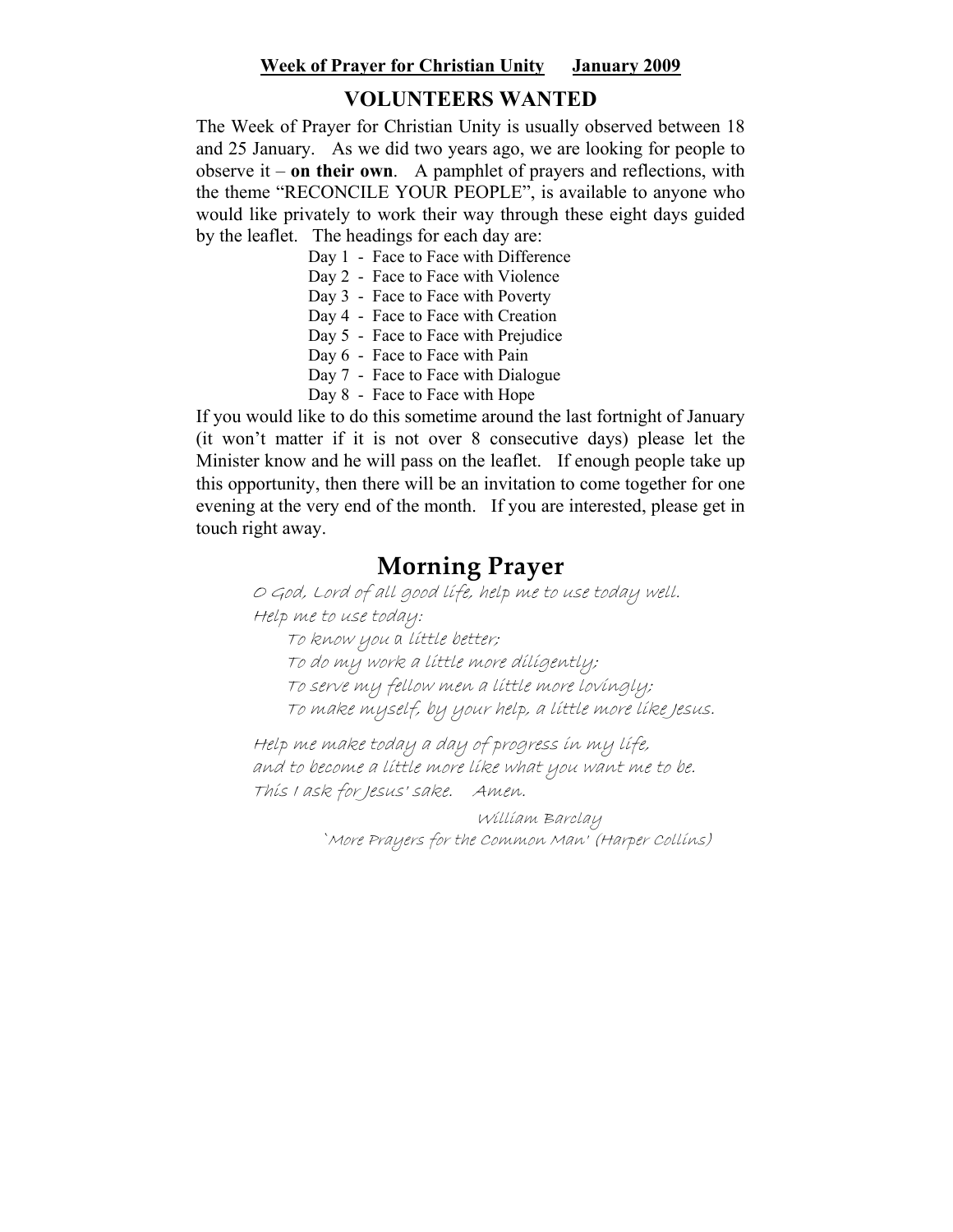#### **Twelve Days Of Christmas**

These are the replies received by the young man from his true love, when he sent her the gifts of the 12 days of Christmas:

#### December 26:

Dearest Bill: I went to the door today and the postman delivered a partridge in a pear tree. What a wonderful thoughtful gift! I couldn't have been more surprised. With deepest Love and Devotion, Sarah

#### December 27:

Dearest Bill: Today the postman brought your most wonderful gift. Just imagine - two turtledoves! I'm delighted at your very sweet gift. They are just adorable. I will have to get a cage for them. With deepest Love, Sarah

#### December 28:

Dearest Bill: Oh! Your third gift arrived! You really went too far, I think. I don't deserve such generosity - three French hens. They are just lovely, but I must protest - you've been way too kind. Love, Sarah

#### December 29:

Dearest Bill: Today the postman delivered four calling birds. Now, really, they're quite nice, but now I have 10 birds and nowhere to put any more... so please, no more birds!! But, thanks. Affectionately, Sarah

#### December 30:

Dearest Bill: What a surprise! Another present... and not a bird this time! Wow! Today the postman delivered five golden rings, one for each finger. You're just too extravagant, but I love it! Frankly, all those birds squawking were beginning to get on my nerves, but the rings are wonderful ...and so quiet!! All my love, Sarah

#### December 31:

Dear Bill: When I opened the door there were actually six geese a-laying on my front steps. So you're back to the birds again, huh? Those geese are huge! And it was bird poop that they were laying... complete with a large count of salmonella bacteria. Where will I ever keep them? The neighbours are complaining. The police came by with a formal complaint, and I can't sleep through all the racket. I guess I have my own noise-makers for the New Year's Eve celebration tonight. Please stop. NO MORE BIRDS!! Cordially, Sarah

#### January 1:

Bill; Happy New Year ...to some people. It hasn't been so happy with me. What's with you and those dumb birds? Seven swans a-swimming. What kind of practical joke is this? There's bird guano all over the house and they never stop squawking. I could not sleep all night and I'm a nervous wreck. You have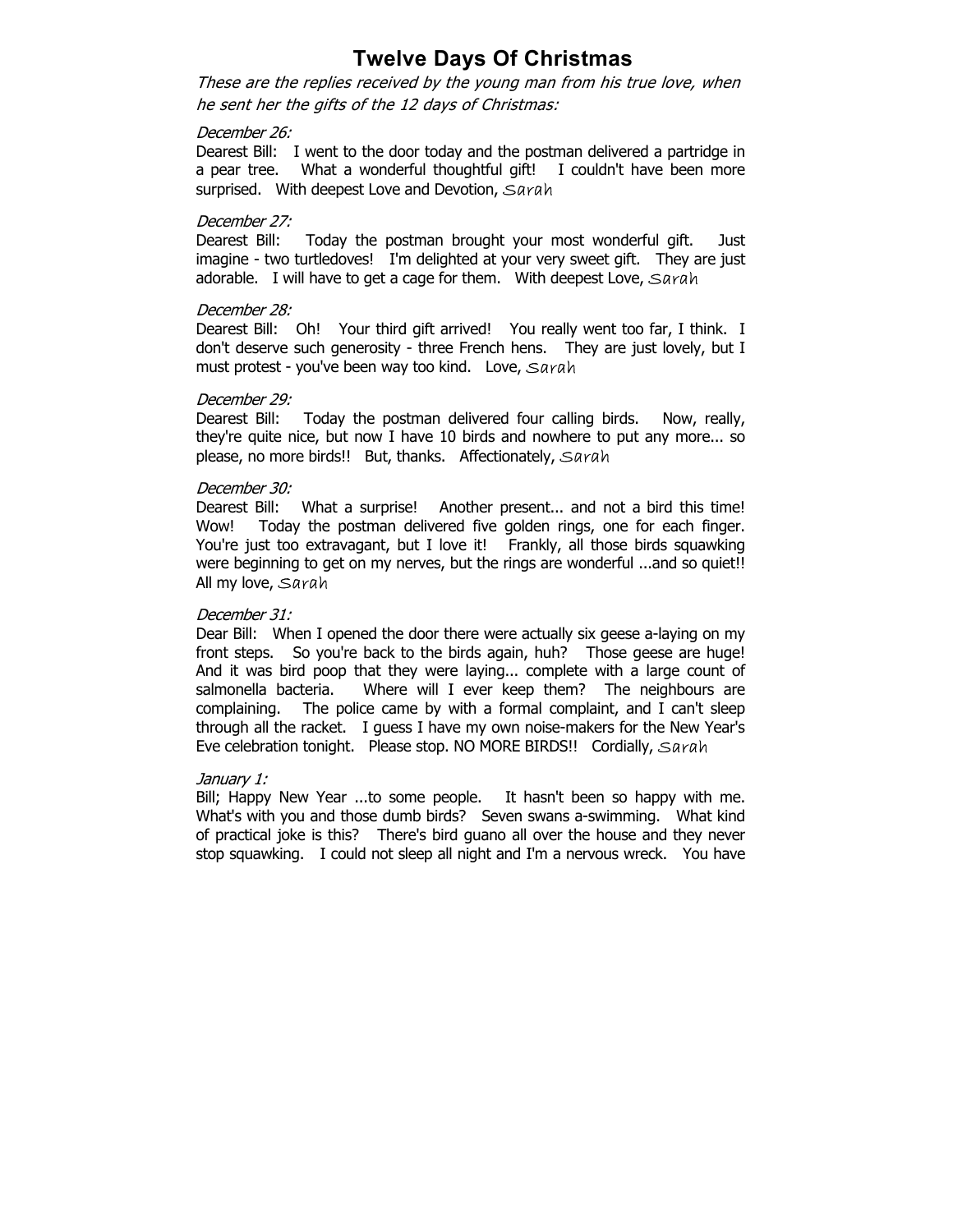gone too far, bird brain. STOP SENDING BIRDS!! NO MORE BIRDS!! GOT IT? Sincerely, Sarah

#### January 2:

OK, WISE GUY: I think I prefer the birds over this. What am I going to do with eight maids a-milking? It's not enough with all those birds and eight maids amilking, but they had to bring their cows. Have you ever smelled a yard full of cow pats? There are piles all over the lawn, and I can't move in my own house. Leave me alone. NO MORE OF YOUR "GIFTS". Sarah

#### January 3:

Hey, Vacuum-for-a-Brain: What are you? Some kind of freak? Now there's nine ladies dancing... right in the smelly you-know-what and tracking it all over my house. The way they've been bickering with the milk maids, I hesitate to even call them ladies. You've got it coming, chum! Sarah Truelove

#### January 4:

You rotten piece of scum!!!! What's with the ten lords a-leaping? I have threatened to break their legs so they can never leap again. All 23 of the birds are dead. They've been trampled to death by the leapers, the dancers, and the cows. At least, I don't have to worry about them any more. However, the cows are mooing all night because they have diarrhoea. My living room is *a* sewer! The County Council has summonsed me to explain why my house shouldn't be condemned. I'm filing a complaint to the police about you! **ONE WHO MEANS** IT!!!

#### January 5:

Listen, Gormless: Now there's eleven pipers piping. And they never stop piping... except when they're chasing those maids or dancing girls. The cows are getting very upset and sound worse than the birds ever did. What am I going to do? There is a petition going around to evict me from the neighbourhood. I hope you're satisfied, you rotten, vicious swine. **Your sworn enemy, Sarah Truelove** 

#### *January 6:*

*Dear Sir: This is to acknowledge your latest gift of twelve drummers drumming which you have seen fit to inflict on our client, Miss Sarah Truelove. The damage, of course, was total. She was found beating her head against the wall to the beat of the twelve drums. If you should attempt to reach Miss Truelove at Happy Glen Home for the Bewildered, the attendants have instructions to shoot you on sight. With this letter please find attached a warrant for your arrest.* 

*Yours faithfully,*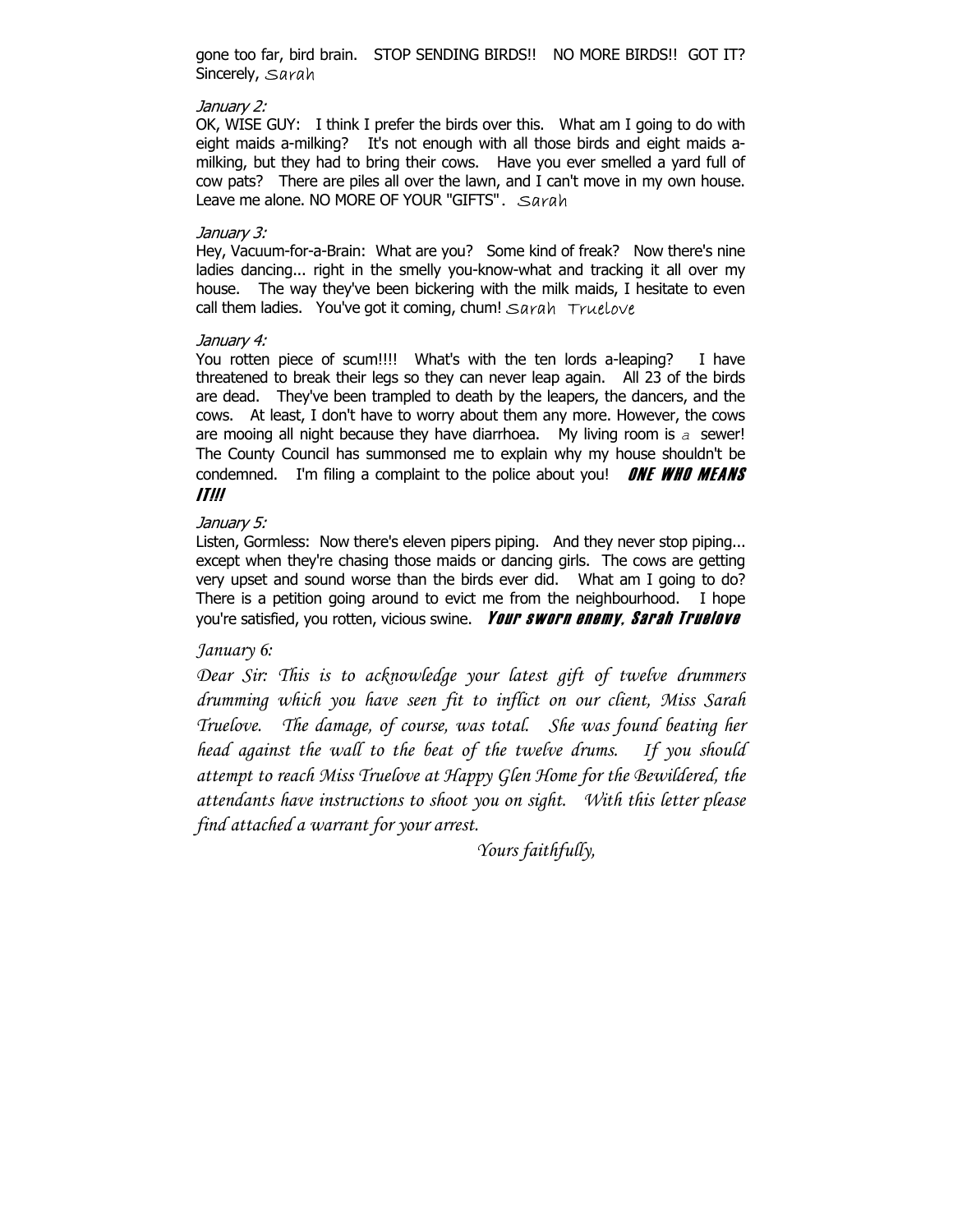#### **STATEMENT ON TRANSPORT TO CHURCH EVENTS**

**The Kirk Session has once again given full consideration to its desire to assist people in getting to church on Sundays or for any midweek church events.** 

- We want people to feel free to ask for transport to be arranged.
- We acknowledge that some people would like to be able to make use of transport without having to arrange it in advance.
- However it would not be cost effective to hire a bus. We must rely on volunteers driving their own cars.
- This means that we have no choice but to say that the only way we can assist people is if they ask for a lift as and when they need one.

• We would encourage those without their own transport to seek to make their own arrangements. However, if that is not feasible, we would encourage people to phone one of our transport conveners – currently

 Sandy Beedie 841370 or Rosemary Pittendrigh 812220. They will do their best to put in place an arrangement that will suit both the person requiring a lift **and** those willing to offer a lift.

We believe that by offering this facility, no one should feel they are deprived of an opportunity to attend a church event. To put it another way, it would be difficult therefore for anyone to use lack of transport as an excuse for not attending.

### *TO PUT A SMILE ON YOUR FACE*

*TEACHER* Why are you late, Carol? *CAROL* Because of the sign *TEACHER* What sign? *CAROL* The one that says, "School Ahead, Go Slow."

*TEACHER* Lynne, why are you doing your math multiplication on the floor? *LYNNE* You told me to do it without using tables.

*TEACHER* Paul, how do you spell "crocodile?"

*PAUL* K R O K O D I A L *TEACHER* No, that's wrong.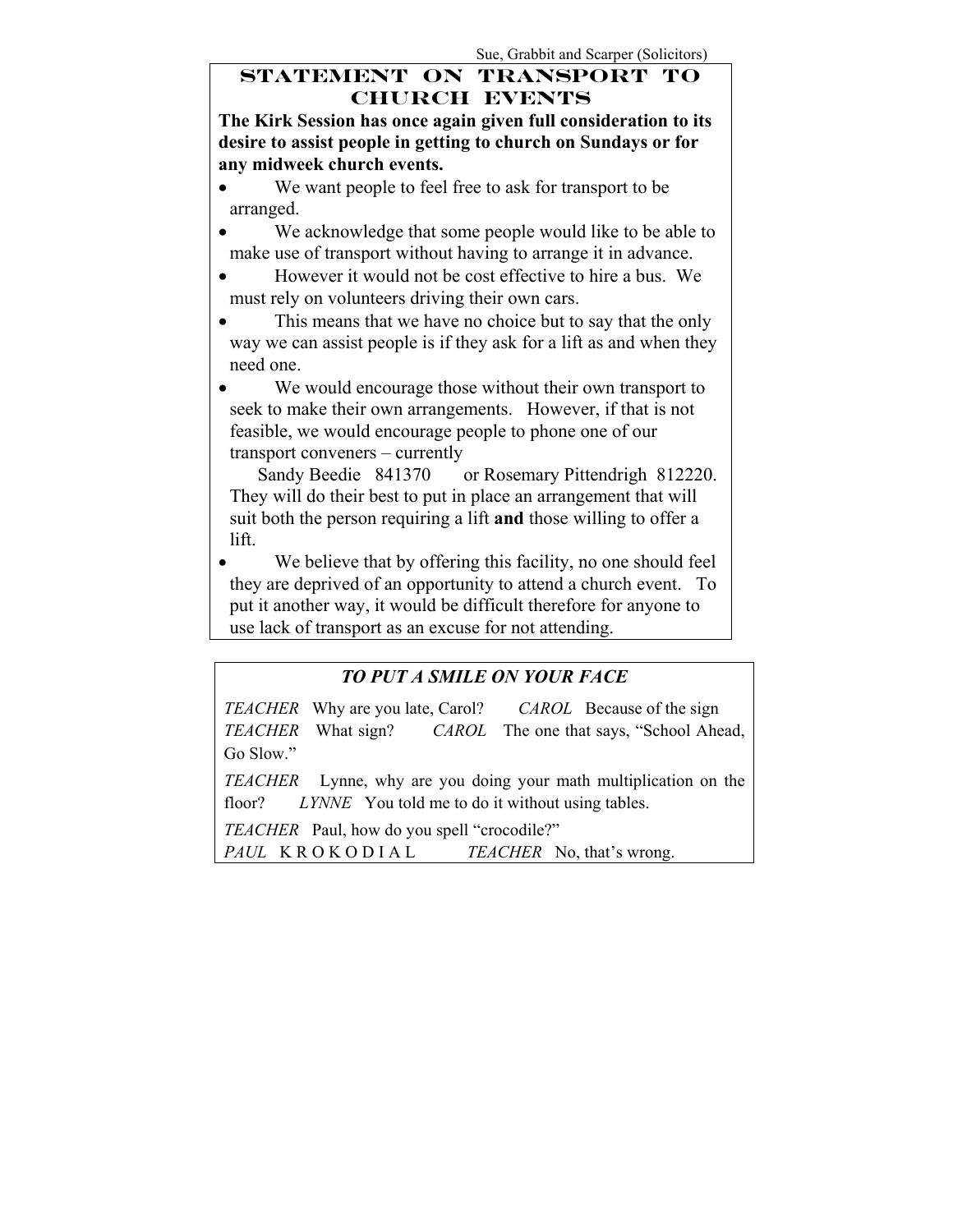PAUL Maybe it is wrong, but you asked me how I spell it!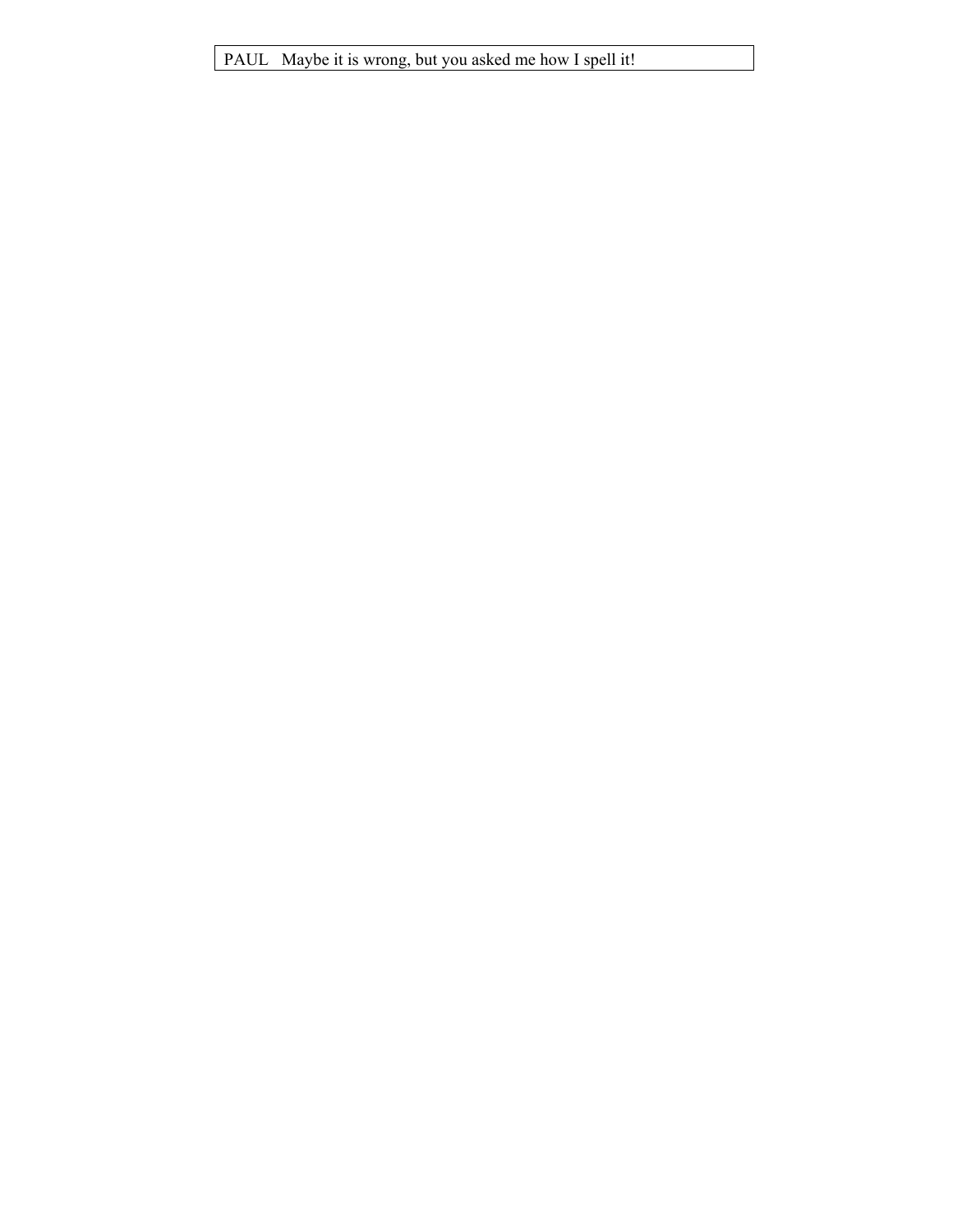## **PARISH REGISTER**

#### **DEATHS**

Mrs Margaret Fyfe, Coldwells Cottage, Longhaven. Mr Jimmy Shewan, Sunnybank Care Home, Cruden Bay.

#### **WEDDINGS**

#### **30 August**

David Grieve and Shona Stephen, Fountainbleau, Cruden Bay.

#### **13 September**

Charles Scott and Annette Allison, 33 Manse Road, Hatton.

### TO THOSE ON SUNDAY DUTY

If unable to do door duty, please inform Sandy Beedie - 841370. If unable to do tea duty, please inform Mary Esson - 812206. We would prefer, if you are unable to fulfil your duty, that you endeavour to find your own replacement before informing Sandy or Mary as appropriate.

### POSTAGE STAMPS



Please do not throw away the stamps from your cards this Christmas. Those attending church on Sundays are invited to bring used postage stamps cut carefully from envelopes and postcards. Please place them in the receptacle by the Church notice board. If you cannot bring them yourself, please ask a friend to do so.

## **2009 FLOWER CALENDAR**



Calendar for the Old Church will now be found on the notice board at the Church and members are invited to add their name beside any date on which they would wish to place flowers on the communion table. The gift of such flowers is always greatly appreciated. In particular, it is hoped that the early months of next year will soon be filled up.